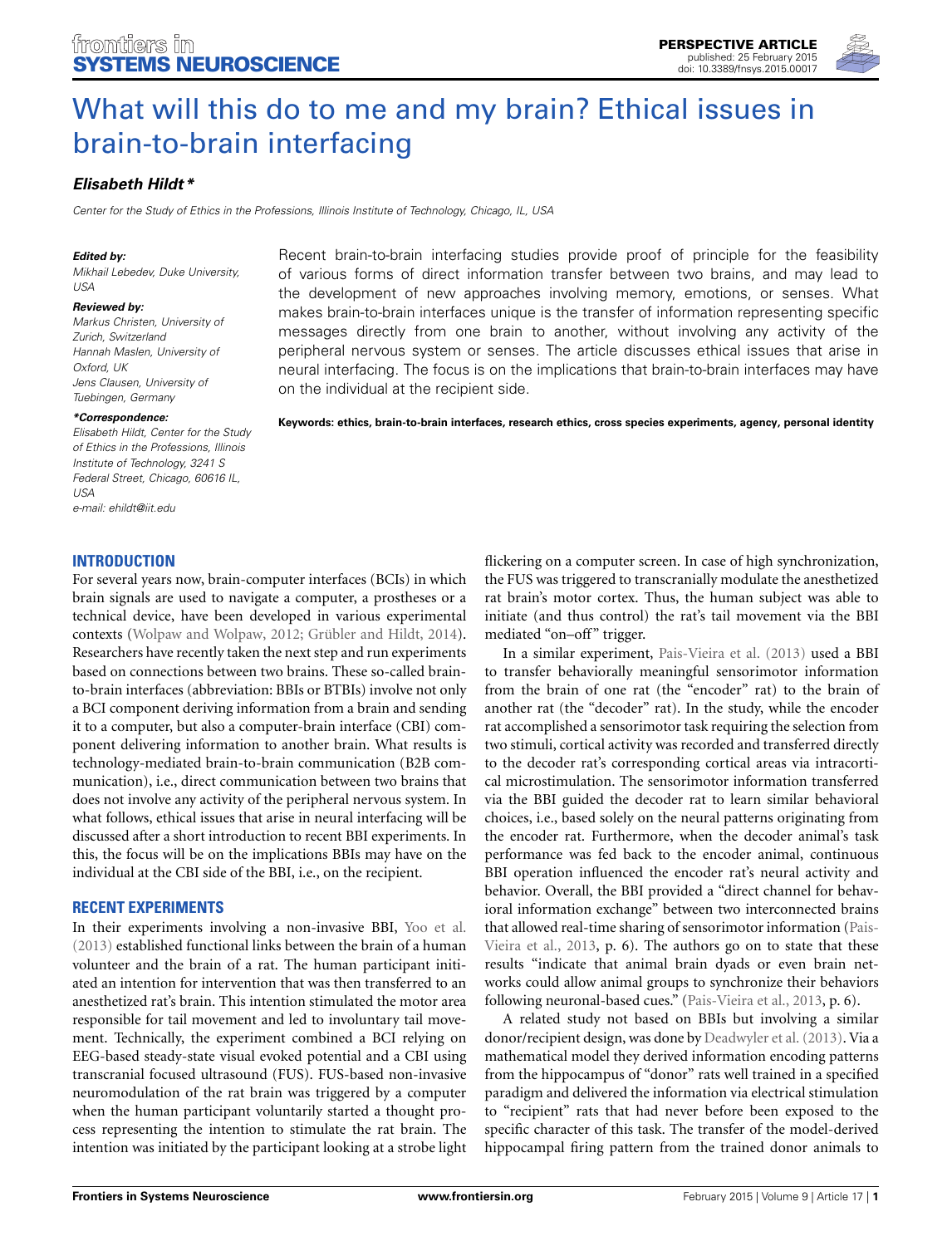naïve recipient animals via stimulation facilitated the recipient animals' task performance. As there was a time delay in between the encoding phase of the task and the behavioral response in the recipient animal, the study shows the transfer of a memory code[, quite in contrast to the BBI-based study by](#page-3-3) Pais-Vieira et al. [\(2013\)](#page-3-3) which relies on the immediate induction of a motor response.

Recently, [Grau et al.](#page-3-5) [\(2014](#page-3-5)) provided the first example of conscious transmission of information between humans via a non-invasive BBI based on a BCI using motor imagery-controlled electroencephalography and a CBI that used transcranial magnetic stimulation (TMS) to induce the conscious perception of phosphenes, i.e., the experience of seeing light. The receiver subjects on the CBI side of the BBI were able to decipher the transmitted phosphene sequences carrying encrypted messages that coded for words such as hola" or "ciao."

Furthermore, there are speculations concerning possible future bidirectional BBI applications. For example, [Yoo et al.](#page-3-2) [\(2013,](#page-3-2) p. 7) assume that "if both BCI and CBI are implemented between two awake human subjects, the information flow could be made bidirectional and communicative between apperceptive identities/individuals."

Possible future applications beyond the laboratory that have been envisioned include the use of BBIs in the military or in other professional contexts where they may allow for silent commands or may serve to synchronize behavior of a larger group of individuals. Further, applications may be seen in computer gaming, in enhancing human sensory capacities or in providing support to individuals with severe motor impairments (cf. [Trimper et al.](#page-3-6), [2014](#page-3-6)).

## **NEED FOR ETHICAL REFLECTION**

The recent studies provide proof of principle for the feasibility of various forms of direct information transfer between two brains, and may lead to the development of new approaches involving memory, emotions or senses. In view of these seminal publications on BBIs allowing information transfer between animals, between humans, and between animals and humans, there is a clear need for thorough ethical reflection.

BBIs combine the recording of brain signals on the side of the sender and brain stimulation on the side of the recipient. Each of these strategies raises a broad spectrum of ethical issues that are currently being discussed in contexts such as braincomputer interfaces, deep brain stimulation, or intrasurgical brain stimulation [\(Freudenstein et al.](#page-3-7), [2005;](#page-3-7) [Grübler and Hildt,](#page-3-1) [2014](#page-3-1); [Unterrainer and Oduncu](#page-3-8), [2015\)](#page-3-8). What makes BBIs unique, however, is the transfer of information representing specific messages directly from one brain to another, without involving any activity of the peripheral nervous system or senses. On the side of the recipient, BBIs involve a form of information input not seen so far. Furthermore, whereas the specific "meaning" of the transferred signal is clearly defined by the technical system, the behavioral implications may be far from clear.

As BBI technology currently is in the very first stages of basic research, the ethical aspects raised in this contribution are speculative to a considerable degree. Nevertheless, it is important to reflect on these issues right now. The results will be of relevance to the design of possible future BBI studies involving human subjects and will give an idea of the broader implications and possible future uses of the BBI technology.

## **SOME GENERAL ASPECTS**

But what exactly are the ethical issues possibly arising in brain-tobrain interfaces?

First of all, as in any kind of research involving human subjects, health-related safety issues have to be taken into consideration. In invasive systems that require surgery, there are risks concerning brain lesions. Furthermore, both in invasive and in non-invasive systems, some more indirect effects may arise: the recurring activation of specified pathways or brain regions both on the BCI part and the CBI part may influence brain functioning in various aspects.

In BBI use issues regarding agency, responsibility and liability und[oubtedly will play a role](#page-3-10) [\(O'Brolchain and Gordijn](#page-3-9)[,](#page-3-10) [2014](#page-3-9)[;](#page-3-10) Vlek et al., [2014\)](#page-3-10). Whereas traditional legal regulations concerning responsibility and liability in technology use may be applicable to BCIs, as suggested by several authors [\(Tamburrini, 2009](#page-3-11); [Clausen, 2011](#page-3-12); [Grübler, 2011](#page-3-13)), the fact that in BBIs two persons are involved complicates things considerably. The concept of "shared control" [\(Tamburrini, 2009](#page-3-11)), stating that in BCI use the user and the technical system together share control in achieving the output signal, undoubtedly applies to BBIs as well. Unlike in BCIs, however, there is not one person involved, but two, both of them not fully aware of their exact respective role in the system (cf. [Vlek et al., 2014](#page-3-10)). Any ascription of responsibility for the outcome of any activity involving BBI functioning will be complicated by the BBI characteristic that the encoder may have initiated or significantly influenced a behavior or some sort of activity the decoder is performing [\(Trimper et al., 2014\)](#page-3-6). Who is responsible for the consequences of activities in which BBIs are involved? The sender, i.e., the person involved in the BCI part? The recipient? The experimenter? The technical device? It may be speculated whether a concept of "hybrid agencies" [\(Suchman](#page-3-14), [2007](#page-3-14)) involving several human actors might be applicable to BBIs.

Being part of a brain–brain dyad or a multi-brain system may also have complex repercussions on a person's concept of self, and raises questions concerning self-perception, individuality and body ownership [\(Hildt, 2011\)](#page-3-15). For example, as an encoder, what is it like to be aware of another person exerting some behavior initiated or influenced by oneself? Will it be possible to clearly separate one's concept of self and the other?

Furthermore, complex problems with regard to privacy may arise, especially when the BCI component uses signals the sender is not aware of or signals the sender cannot control [\(Tamburrini](#page-3-11), [2009](#page-3-11); [Trimper et al.](#page-3-6), [2014](#page-3-6)). Thus, it will be crucial to clearly define and explicitly state what kind of information will be transferred and to provide the sender with adequate measures to control the information transfer process. The same holds for the recipient in order to avoid the unconsented intrusion of information.

## **IMPLICATIONS FOR THE RECIPIENT**

Imagine a BBI that transmits information that serves to mechanically make the decoder slightly move his left forefinger, in a method similar to the experiments run by [Yoo et al.](#page-3-2) [\(2013](#page-3-2)) where BBI activity resulted in an anesthetized rat moving its tail. The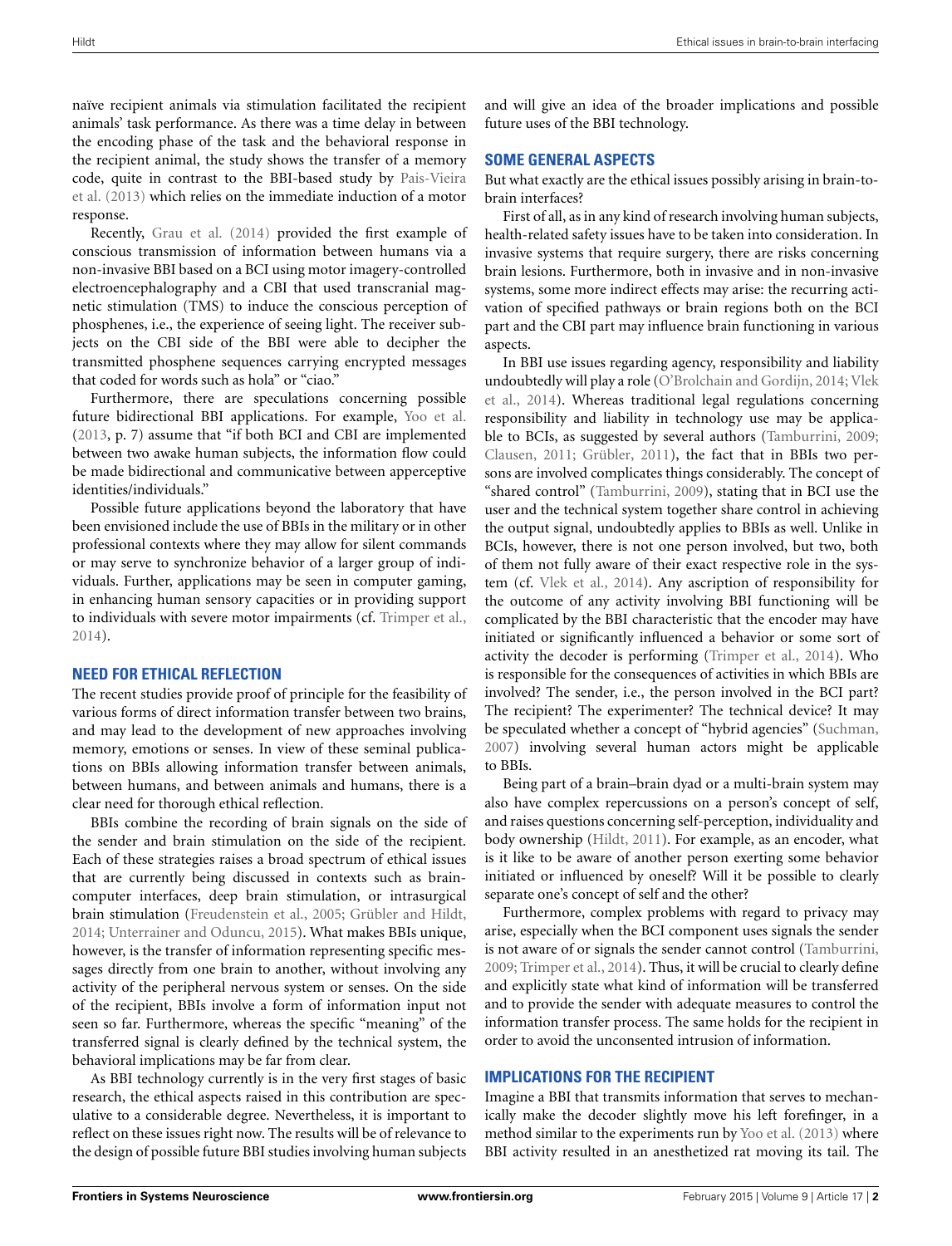recipient probably realizes that something is going on (his finger is moving in an automatic manner) and—being aware of the BBI and its usual function—will deduce that some information is being transferred. Thus, he probably will not ascribe authorship to himself for this movement. However, the situation will be different if the recipient is able to actively control the outcome of the information transfer, i.e., to actively control whether or not a certain movement finally occurs. For example, a person may be able to suppress the movement in question, or the BBI may solely confer a signal that serves as a stimulus for further action.

Now imagine a more flexible BBI in which various different patterns are enacted that elicit different types of reactions in the recipient. In case of five to ten different movement patterns conveyed via the BBI, would the recipient still be sure whether it is himself or the BBI that is initiating or controlling the movements? I have doubts. This uncertainty may lead him to erroneously ascribe authorship to himself for these movements (cf. [Wegner,](#page-3-16) [2002](#page-3-16); [Vlek et al.](#page-3-10), [2014](#page-3-10)).

The same holds true, with even more complex implications, in cases where a BBI was able to elicit different types of emotions or memories. In a hypothetical situation where a BBI transmits a memory code that makes the recipient recall seeing a blue ball, the recipient may be clearly aware of the fact that his recurrent recalling of a blue ball may result from a BBI whose sole function is to elicit this urge. With a higher number of different stimulation patterns available, this connection will vanish so that it will be increasingly difficult for the recipient to know whether it is he or the BBI who induces a certain movement, emotion or memory. Furthermore, the transfer of emotions will considerably influence the recipient's overall well-being.

For example, in a scenario of memory transfer in humans, similar to the experiment in rats carried out by [Deadwyler et al.](#page-3-4) [\(2013\)](#page-3-4), the recipient would end up having two types of memories: his own genuine memories and the quasi-memories<sup>1</sup> transferred via the BBI technology. However, he would not be able to distinguish between his own genuine memories and the quasimemories. As for quasi-memories, the same problems arise for quasi-olfactory experiences or for quasi-emotions elicited in the context of BBI use. The recipient would no longer know for certain which of his memories, sensory experiences or emotions are genuine and which are his quasi-memories, quasi-sensations or quasi-emotions resulting from BBI information transfer. In view of this, the recipient's sense of identity would be highly questioned [cf. the philosophical debate run by [Shoemaker](#page-3-17) [\(1970\)](#page-3-17), [Williams](#page-3-18) [\(1976\)](#page-3-18), [Parfit](#page-3-19) [\(1984\)](#page-3-19), and others].

In contrast, no direct identity issues arise in the conscious information transfer described by [Grau et al.](#page-3-5) [\(2014\)](#page-3-5). In their BBI experiment, the CBI elicits phosphenes in the recipient that

code for specific words. The recipient is aware of the information transfer process which involves active deciphering.

## **NEURAL INTERFACING, NEURAL GRAFTING, AND CROSS SPECIES EXPERIMENTS**

It is worthwhile to compare neural interfacing with the ethical issues raised by other biomedical approaches. In particular, neural tissue transplantation is of interest here since the strategies of neural interfacing and neural grafting both involve the possibility of additional content being transferred to a brain.

Neural tissue transplantation studies in Parkinson's disease patients were run mainly in the 1980s and 1990s. They aimed at replacing loss of dopaminergic neurons in the brains of Parkinson's disease patients by transplanting mesencephalic tissue from the developing brain of aborted human embryos and fetuses into the patient's brain [\(Barker et al.](#page-3-20), [2013\)](#page-3-20).

In the context of these clinical grafting trials, guidelines were developed that addressed ethical issues in the retrieval and use of human embryonic and fetal material. Some of them, among other aspects, contain a paragraph that serves to exclude the possibility of "personality transfer" or any risk of transfer of individual characteristics from the brain tissue donor to the recipient [\(British Medical Association, 1988](#page-3-21); [Dickson](#page-3-22), [1989;](#page-3-22) [Boer](#page-3-23), [1994](#page-3-23)). For example, the "NECTAR ethical guidelines for the retrieval and use of human embryonic or fetal donor tissue for experimental and clinical neurotransplantation and research" developed by the Network of European CNS Transplantation And Restoration (NECTAR), say in point 7: "Nervous tissue may be used for transplantation as suspended cell preparations or tissue fragments" [\(Boer](#page-3-23), [1994,](#page-3-23) p. 3). Allowing only cell preparations or tissue fragments to be transplanted serves to avoid the transfer of any of the donor's individual characteristics to the graft recipient.

<span id="page-2-0"></span>Even if for practical reasons a "personality transfer" or the transfer of individual characteristics is very unlikely to occur in brain tissue transplantations, the guidelines considered this concern by having a paragraph that explicitly rules out this possibility in clinical transplantation studies. BBIs, however, directly involve the very issue that these guidelines attempt to avoid in the case of clinical neural tissue transplantation: the transfer of individual characteristics from a donor to a recipient, such as for example in the transfer of a memory code. Whereas in neural grafting a material substrate, i.e., brain tissue, is transferred, in BBIs there is a direct transfer of information from one brain to another. What matters from an ethical point of view is the same in both approaches. The possibility of transfer of individual characteristics. This discrepancy points to a clear need for further reflection on the ethical issues involved in the transfer of information in BBIs involving humans.

Cross species neural interfacing experiments also raise tricky ethical issues (cf. [Trimper et al.](#page-3-6), [2014\)](#page-3-6). With regard to research involving animals containing human material (ACHM), some ethical reflection currently is going on. For example, the government-commissioned report "Animals Containing Human Material" from the UK [Academy of Medical Sciences](#page-3-24) [\(2011](#page-3-24)) identifies a category (Category 2) of ethically sensitive research involving ACHM which should be approached with caution but

<sup>&</sup>lt;sup>1</sup>The term "quasi-memory" has been coined by the American philosopher Sydney Shoemaker. He describes "quasi-memory knowledge" as "a kind of knowledge of past events such that someone's having this sort of knowledge of an event does involve there being a correspondence between his present cognitive state and a past cognitive and sensory state that was of the event, but such that this correspondence, although otherwise just like that which exists in memory, does not necessarily involve that past state's having been a state of the very same person who subsequently has the knowledge." [\(Shoemaker,](#page-3-17) [1970,](#page-3-17) p. 271).